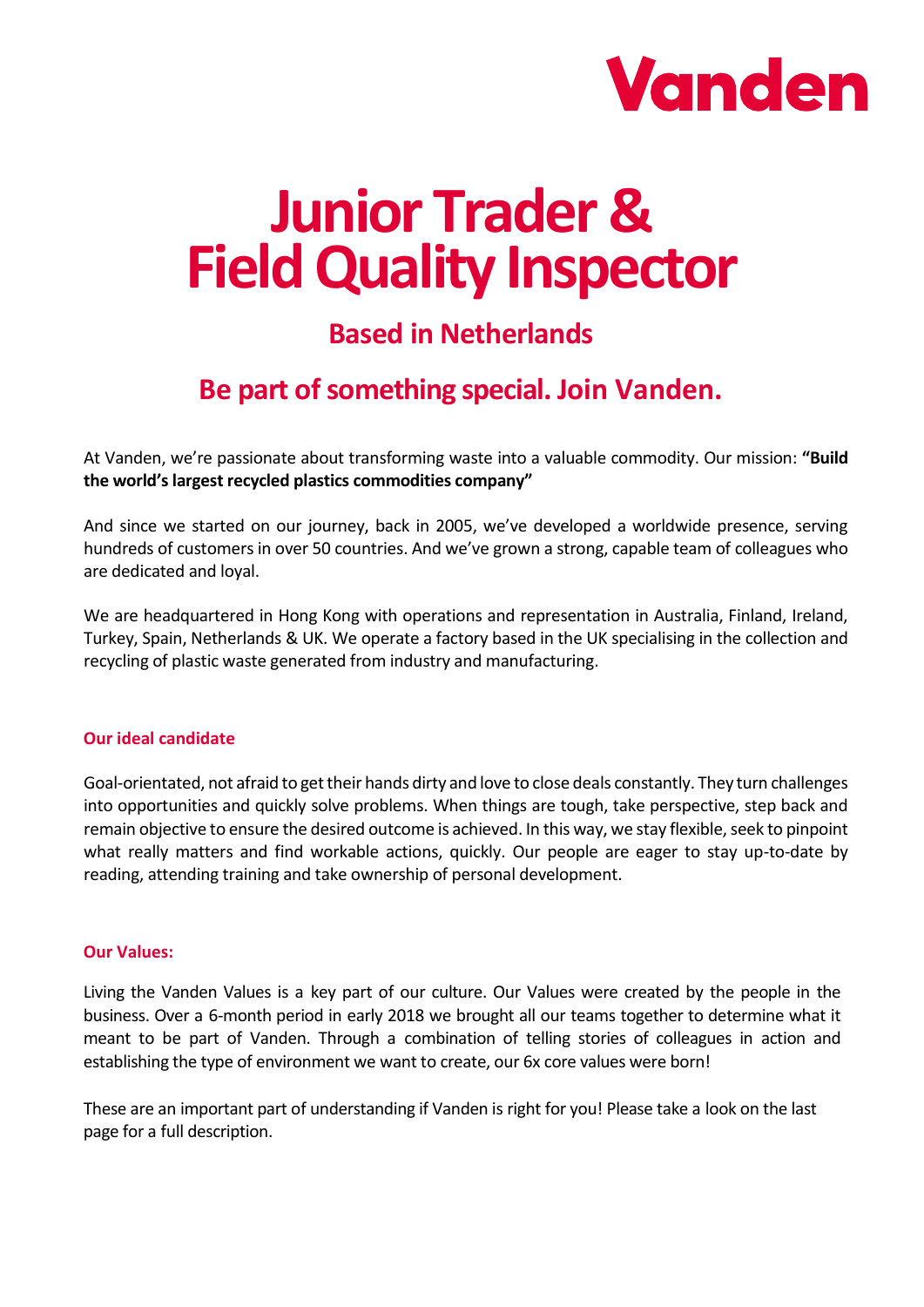

## **Application Process**

To apply, you are required to produce a CV and Personal Statement. These need to be tailored to the job description and person specification and show how you reflect the technical and behavioural requirements. Applications can be submitted to [hr@vandenrecycling.com.](mailto:hr@vandenrecycling.com)

#### **The selection process:**

Successful candidates will be invited to attend a multi-phase assessment that includes:

**Step 1:** Interview 1 **Step 2**: Interview 2 **Step 3:** Interview 3 **Step 4:** Reference Checks

Expected timeline to complete is 3-4 weeks depending on candidate & reference availability.

### **Job Summary**

Your role will be to assist the New Market Development Manager and other senior traders to develop a diverse supply base of scrap and recycled plastic, conduct quality inspections in the field and perform ad hoc tasks that will help to drive commercial success.

This is largely a road based role, spending around 3 days per week driving to visit suppliers in western Europe, conducting quality inspections and gathering information. This will involve lots of time outside in recycling yards gathering samples and getting your hands dirty. Extensive training will be provided prior to starting the role and continuously on the job.

Office based days will be spent conducting research, prospecting, cold calling, networking and maintaining contact with clients to enable constant business growth. Issuing reports from site visits, compiling product offers and quotes will also form part of the daily routine.

In performing this role you'll gain extensive knowledge about plastics, recycling and international trade that can only be learned on the job. Consistent and successful execution of the duties will set you up to become a Business Development Manager or Senior Trader in the future.

Working closely alongside an experienced global team, you will take an 'on-the-job' approach to learning, benefitting from the wealth of experience available.

Success is achieved through a disciplined and consistent approach to servicing existing and new suppliers, methodical use of the CRM, conducting rigorous quality checks and constantly gathering market intelligence.

This role is suited to an ambitious individual who is driven, disciplined and motivated, goal driven and wants to be part of a Values driven organisation in a growth industry.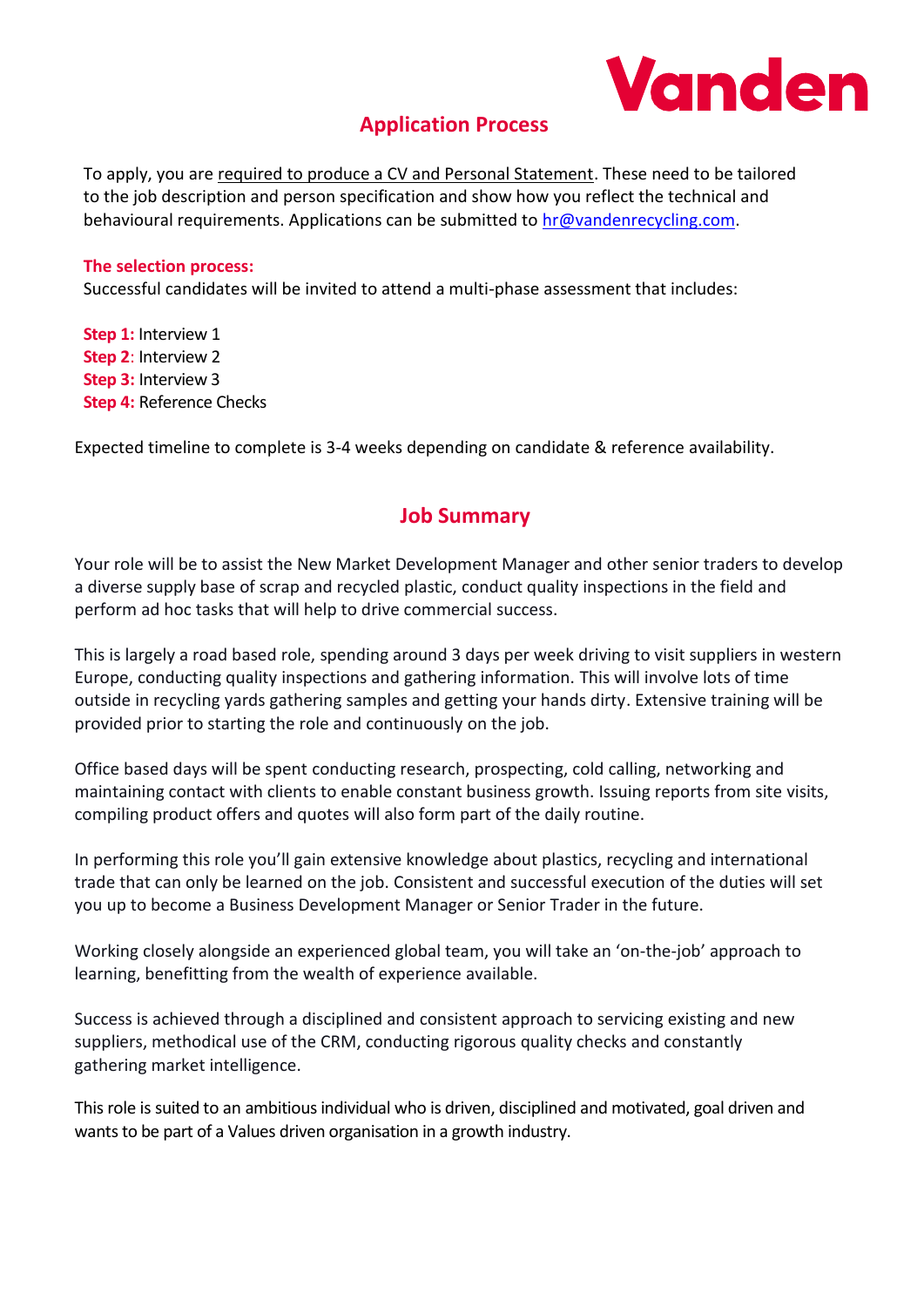## **Essential Duties & Responsibilities**

#### Business Development & Delivery:

- Conduct visits to waste management, recycling and manufacturing sites to inspect material quality or product loadings and gather product and market information
	- o Approx. 3 days per week on the road with up to 4000km per month by car
	- o Overnight stays on a weekly basis can be expected
- Take photographs and collect samples of product according to company standards
- Compile visit reports and organise information to enable senior traders to execute deals
- Compile product offers and quotes to enable senior traders to execute deals
- Organise, catalogue and distribute samples to customers
- Actively seek out new supply sources through research, prospecting, cold calling, networking, social media, attending conferences and trade fairs
- S Keep detailed logs in CRM of all activities constantly
- Maintain accurate records of client information in CRM, including available materials
- Perform routine administrative tasks and perform ad hoc duties that assist management or senior traders to focus on commercial deal making
- Contribute to developing standard operating procedures for sales and customer service to mitigate risk and ensure seamless workflow
- Be proactive in learning about plastics, recycling, technical analysis and international trade
- Actively engage with the greater team to develop skills and share knowledge
- Develop and enhance relationships by being creative, innovative and offering excellent service that is responsive and tailored to supplier needs
- Engage in constant and active risk management, to ensure the company is not overexposed to a particular supplier, material or market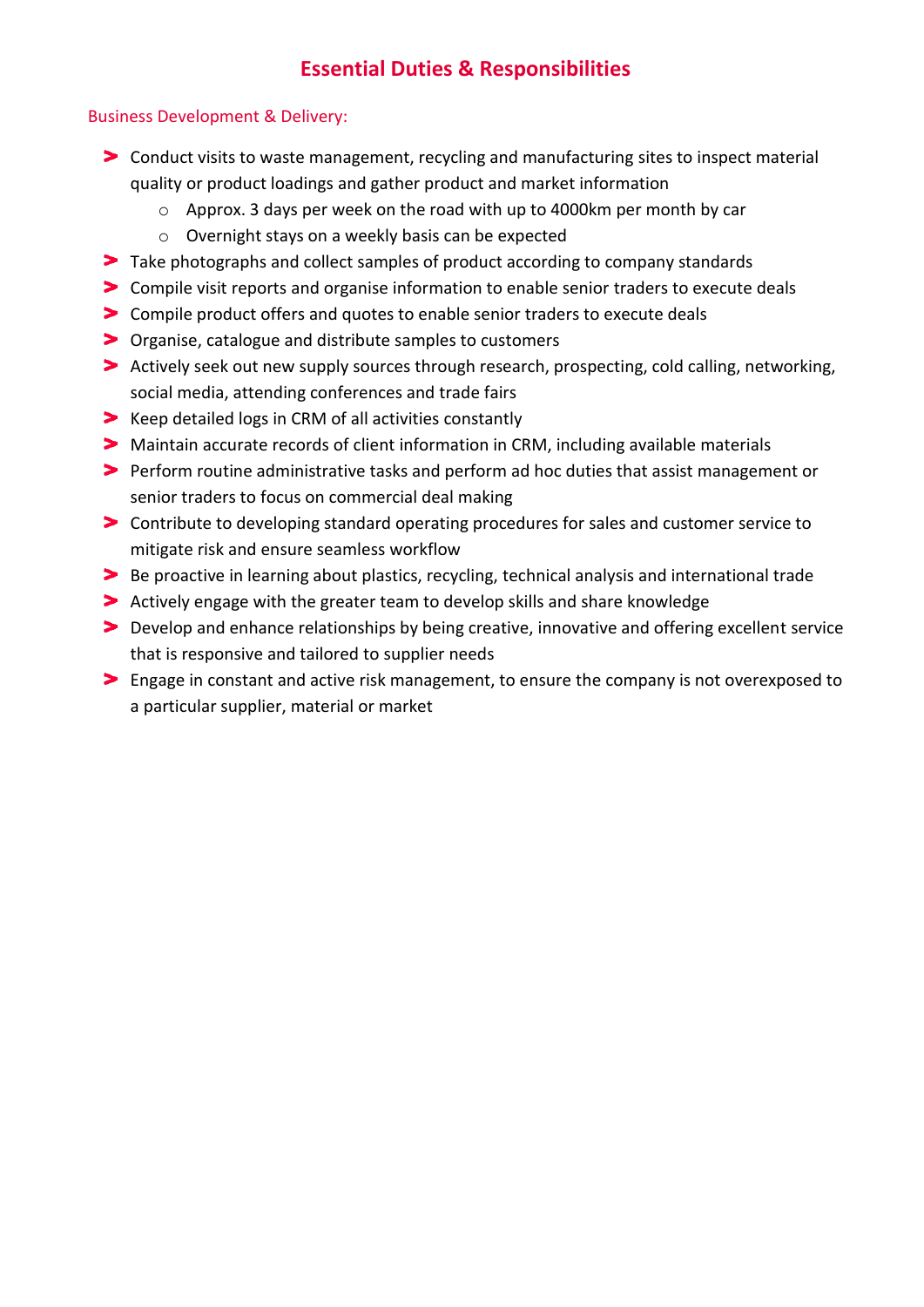## **Person Specification**

#### (all criteria are essential unless otherwise indicated)

#### Knowledge (Education & Related Experience):

- > Bachelor's degree holder
- At least 3 years' working experience in one of the following:
	- o Field or factory based quality control or quality inspection
	- o Road based Sales
	- o Purchasing or Procurement
	- o Logistics
	- o Research Assistant/Analyst
	- o Any "on the road" based experience an advantage

#### Skills & Abilities:

- Multilingual (fluent English, plus either French or German)
- Able to stand back and review data/information to see the 'big picture'
- Able to use logic and reasoning to appraise situations
- Able to anticipate opportunities and risks
- Able to build rapport quickly with colleagues and customers
- > Able to communicate effectively
- Able to effectively collaborate with colleagues to achieve results
- Able to manage and respond quickly to changing/competing priorities
- **>** Highly organized, able to independently plan own time
- > Able to follow internal procedure & policy
- Able to present and clearly communicate information in speaking and writing in English
- Able to ensure tasks are completed on time and to a high-standard
- Able to use Excel, Outlook, Word and other MS Office products with high level of proficiency
- Able to undertake effective research (not only Google)

#### General Attributes:

- Willing to take ownership of the role, drive success and be persistent
- Grit and determination
- Attention to detail and able to think critically
- Self-aware and reflective on successes and failures seeks feedback
- > Empathetic towards others
- Focuses on facts and evidence over 'story'
- **S** High level of Resilience able to quickly overcome disappointment and failure
- Not afraid to have challenging conversations
- Willing to learn and follow internal processes, yet happy to suggest improvements
- **Professional and ethical in their approach**
- Understands that upfront effort prevents issues down the line
- Committed to on-going personal and professional development
- > Values team above self
- $\blacktriangleright$  Curious